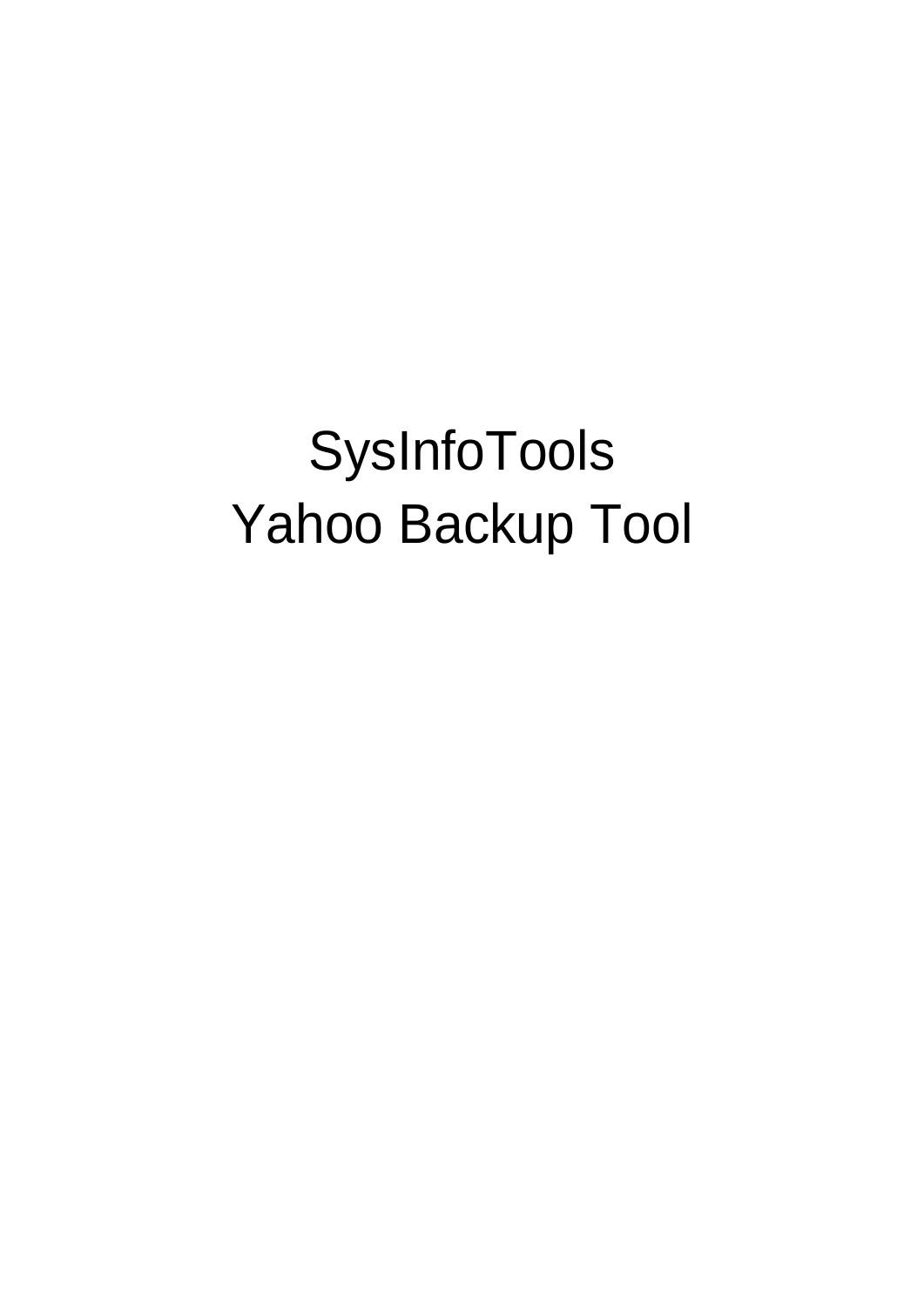# **Table of Contents**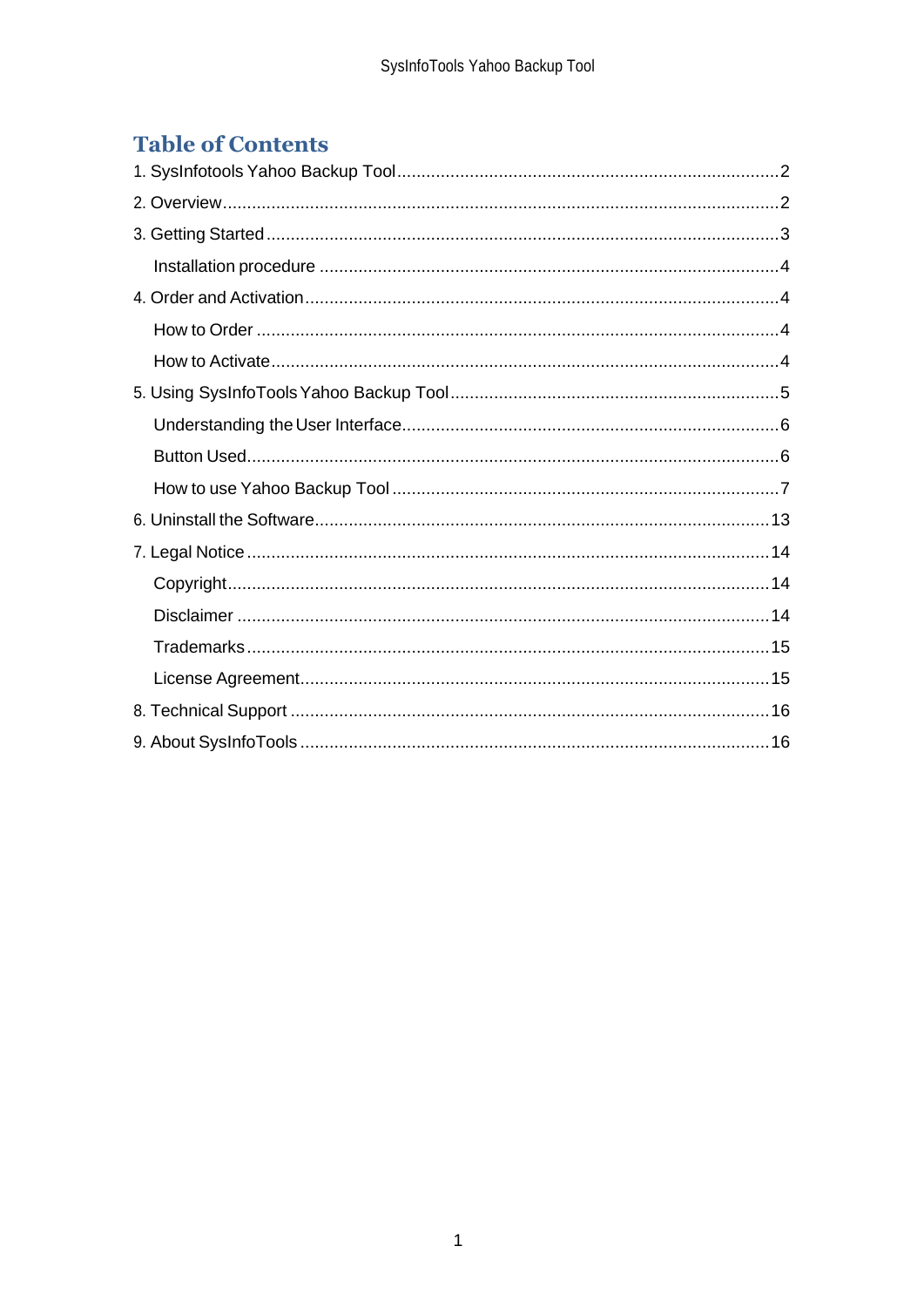# <span id="page-2-0"></span>**1. SysInfotools Yahoo Backup Tool**



## <span id="page-2-1"></span>**2.Overview**

SysInfo Yahoo Backup software is a backup creator tool that helps to download Yahoo emails and other mail items and save them on your desktop or another hard drive. It offers the user to create backup into various file formats like EML, EMLX, MSG, MBOX, PST, HTML, PDF, MHT, and TXT. Also, it allows the users to directly transfer the Yahoo mail items such as emails, contacts or task on to another email clients like Gmail, Yahoo, Outlook, Thunderbird, IMAP, and Zimbra.

Key features of SysInfoTools Yahoo Backup Tool are:

- **Download** Emails & **saves** it on Desktop, Hard Drive or External Storage drive.
- **Saves the backup into multiple file** formats like EMLX, PDF and other formats.
- **Upload Yahoo mails** directly to **Gmail, Yahoo, Thunderbird, and Outlook.**
- Offers **date range filter option** to download selective and remove unwanted emails.
- Provide **multiple renaming option** to the name yahoo backup file.
- Made available to freely runs on both **Mac OS** & **Windows OS**.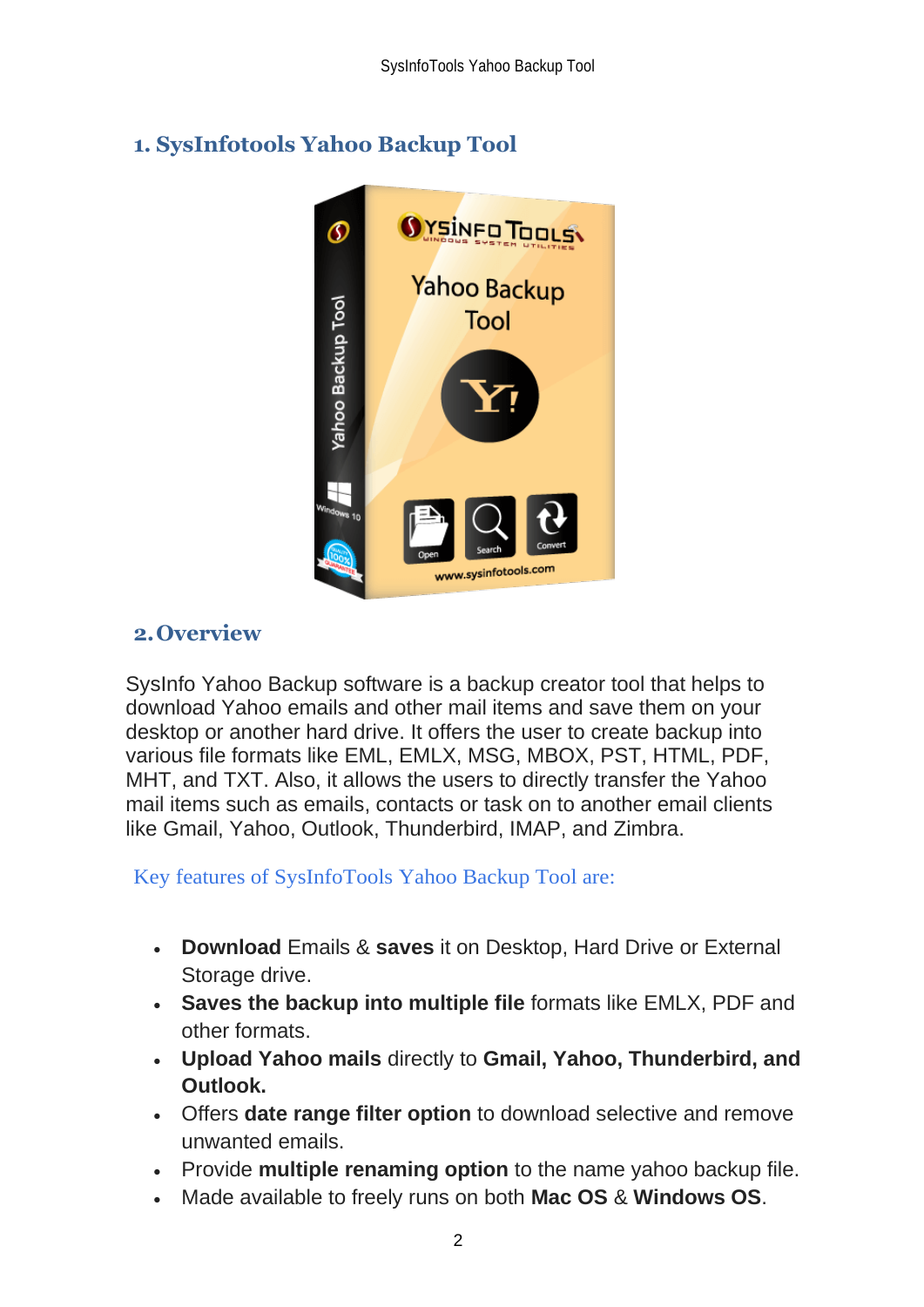## <span id="page-3-0"></span>**3.Getting Started**

- Installation Procedure (See 3.1)
- Order And Activation (See 4.)

#### <span id="page-3-1"></span>**Installation procedure**

To install **SysInfoTools Yahoo Backup Tool**, follow the steps given below:

1. Download demo version of the software setup (executable file or .exe) from the page linked below:

<https://www.sysinfotools.com/yahoo-backup.php>

- 2. Double-click the setup to install the software onyour system.
- 3. Follow the steps on the setup wizard to install the software on your system.
- 4. After a successful completion, the setup wizard will pop-up the message of setup completion on your monitor screen.
- 5. Now click **Finish** to launch the software on your system.

**Note:**MicrosoftOutlookmustbeinstalledonyoursysteminorderto use **SysInfoTools Yahoo Backup Tool**.

## <span id="page-3-2"></span>**4. Order and Activation**

- **[How to Order](#page-3-3)(See 4.1)**
- [How to Activate](#page-4-0)(See4.2)

## <span id="page-3-3"></span>**How to Order**

The software can be purchased by making online payments. Click on the link shown below to have a look at the pricing details and to place an order.

<https://www.sysinfotools.com/buynow/yahoo-backup.php>

Once the payment is received, an order number is sent to you via e-mail.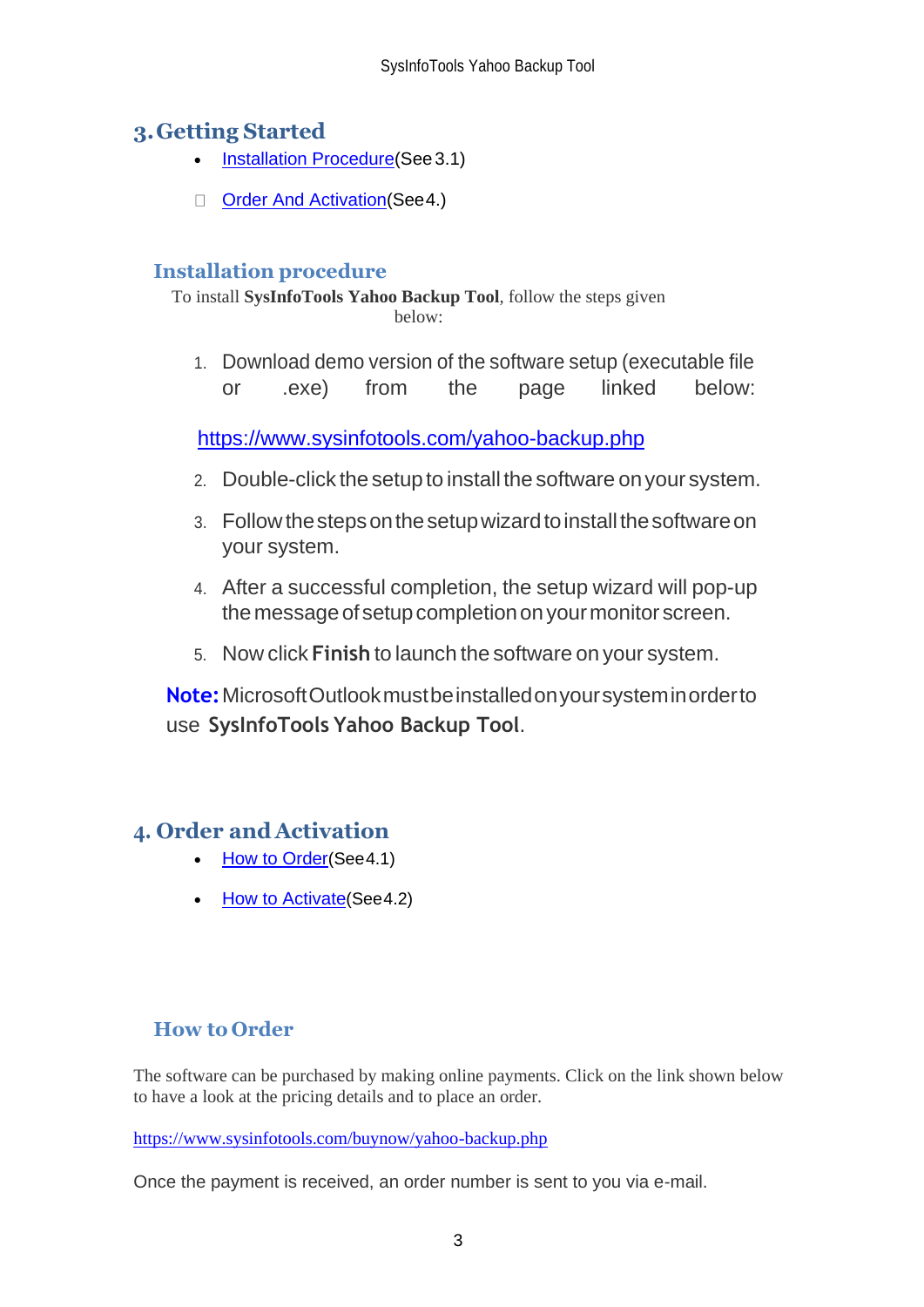#### <span id="page-4-0"></span>**How to Activate**

As you purchase the software, an Order Number is generated and provided to you. This order number has to be entered in the Registration window of the full version of Yahoo Backup Tool.

• Open **SysInfoTools Yahoo Backup Tool** software in your system, software registration dialog will pop-up on your screen to enter software authentication key.

| ×<br>SysInfoTools Software Registration |
|-----------------------------------------|
| Authentication Code:                    |
|                                         |
|                                         |
| I don't have authentication code        |
| Cancel<br>Activate<br><b>Help</b>       |

• Click the **"I don't have Authentication Code"** check box, following fields will be displayed in the registration dialog:

|                                  | SysInfoTools Software Registration |  |
|----------------------------------|------------------------------------|--|
| Email Address:                   |                                    |  |
| Order Number:                    |                                    |  |
| Path to save file:               | C:\Users\SAM\Desktop<br>$\cdots$   |  |
| I don't have authentication code |                                    |  |
| Get Authenticatication Code      | Cancel<br>Help                     |  |

**Email Address:** In this field, you need to enter your email address, which you have used to register **Yahoo Backup Tool** software.

**Order Number:** In this field, you need to enter the Order Number which has been provided to you at the time of purchasing the software.

**Path to save the file:** Select the path where you want to save the .info file which is generated after clicking on **"Get Authentication Code"**, by default **.info** file will saved on desktop of your system.

Send this **.info file** generated by the software at [sales@sysinfotools.com,](mailto:sales@sysinfotools.com) after getting **.info** file sales department will send you software activation key within a couple of minutes.

**For any software related queries email at:** [support@sysinfotools.com](mailto:support@sysinfotools.com)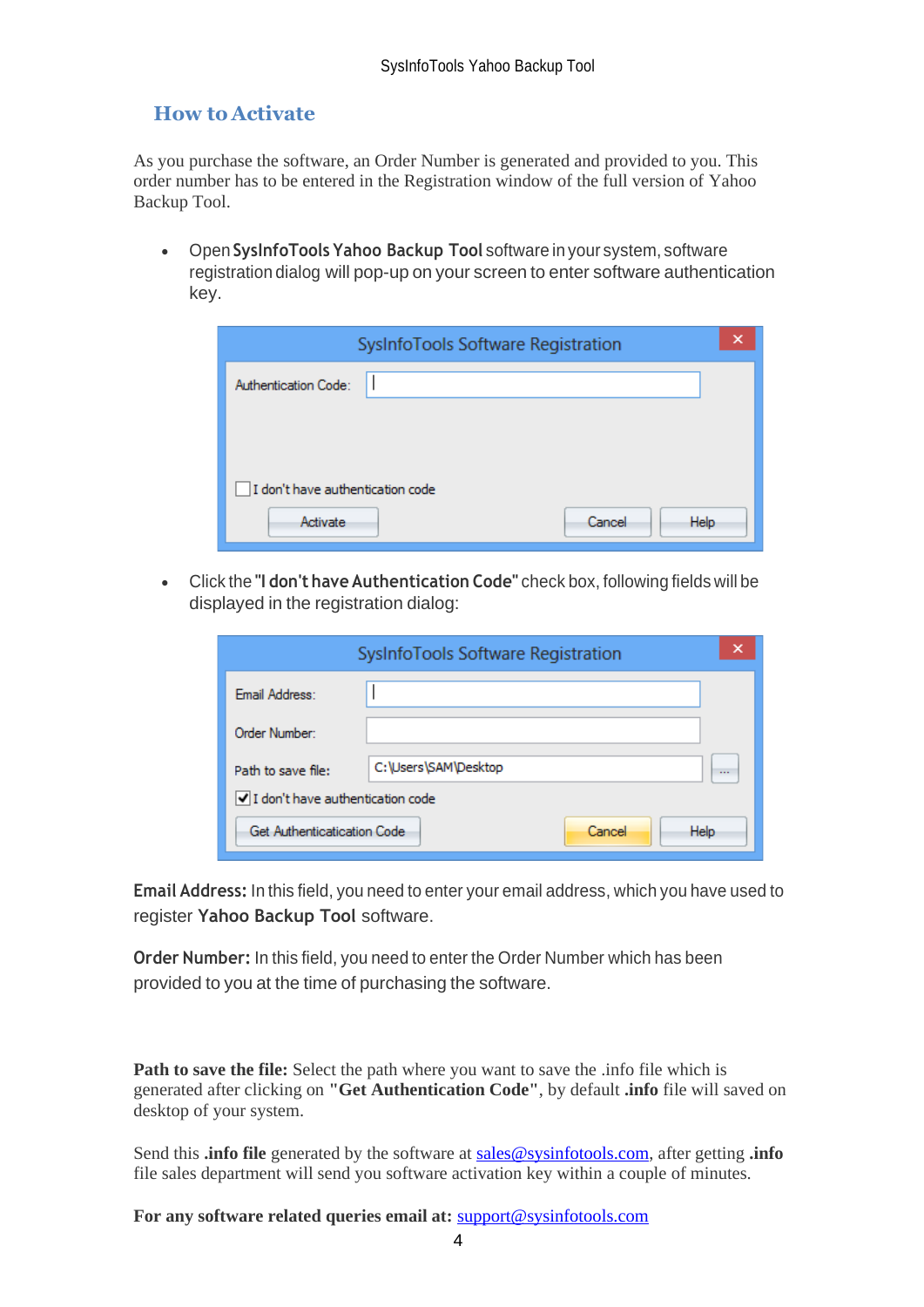# <span id="page-5-0"></span>**5. Using SysInfoTools Yahoo Backup Tool**

- [Understanding](#page-5-1) the User Interface (See 5.1)
- **[Button Used](#page-5-2)(See 5.2)**
- How to Use the Yahoo Backup [software?](#page-6-0)(See 5.3)

## <span id="page-5-1"></span>**Understanding the UserInterface**

A Login window will appear when you launch **SysInfo Yahoo Backup software**



#### <span id="page-5-2"></span>**Button Used**

| <b>Buttons</b> | <b>Button</b><br><b>Name</b> | <b>Description</b>                                           |
|----------------|------------------------------|--------------------------------------------------------------|
| Login          |                              | Login- Click on this Button to Login into the Yahoo Account. |
| Add            |                              | Add- Click on this Button to Add Date Range Filter.          |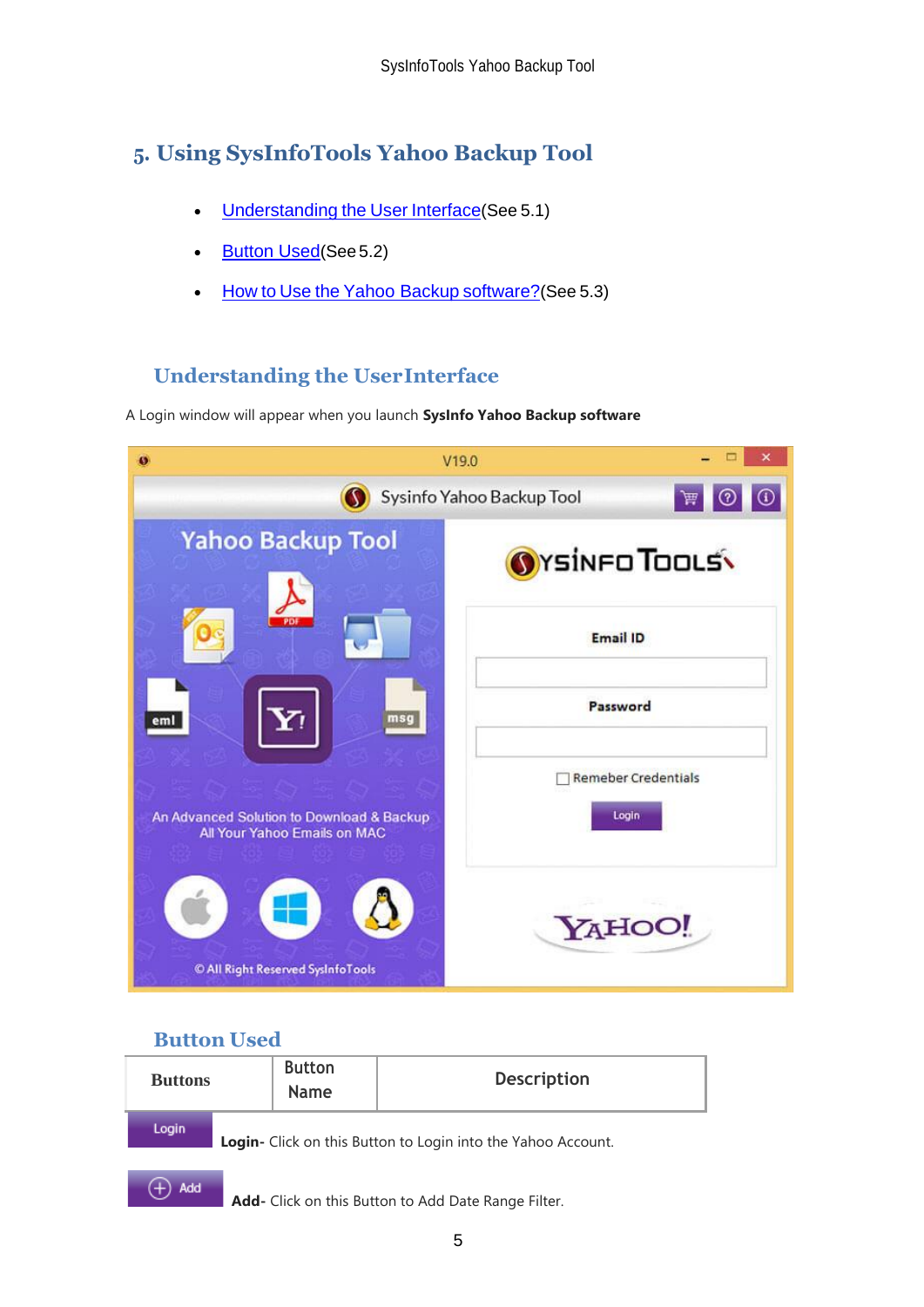

## <span id="page-6-0"></span>**How to use Yahoo Backup Tool**

## **1. Create Yahoo Backup on Desktop**

• On the login window of Yahoo backup tool, type the Id & password of your Yahoo and Click Login.

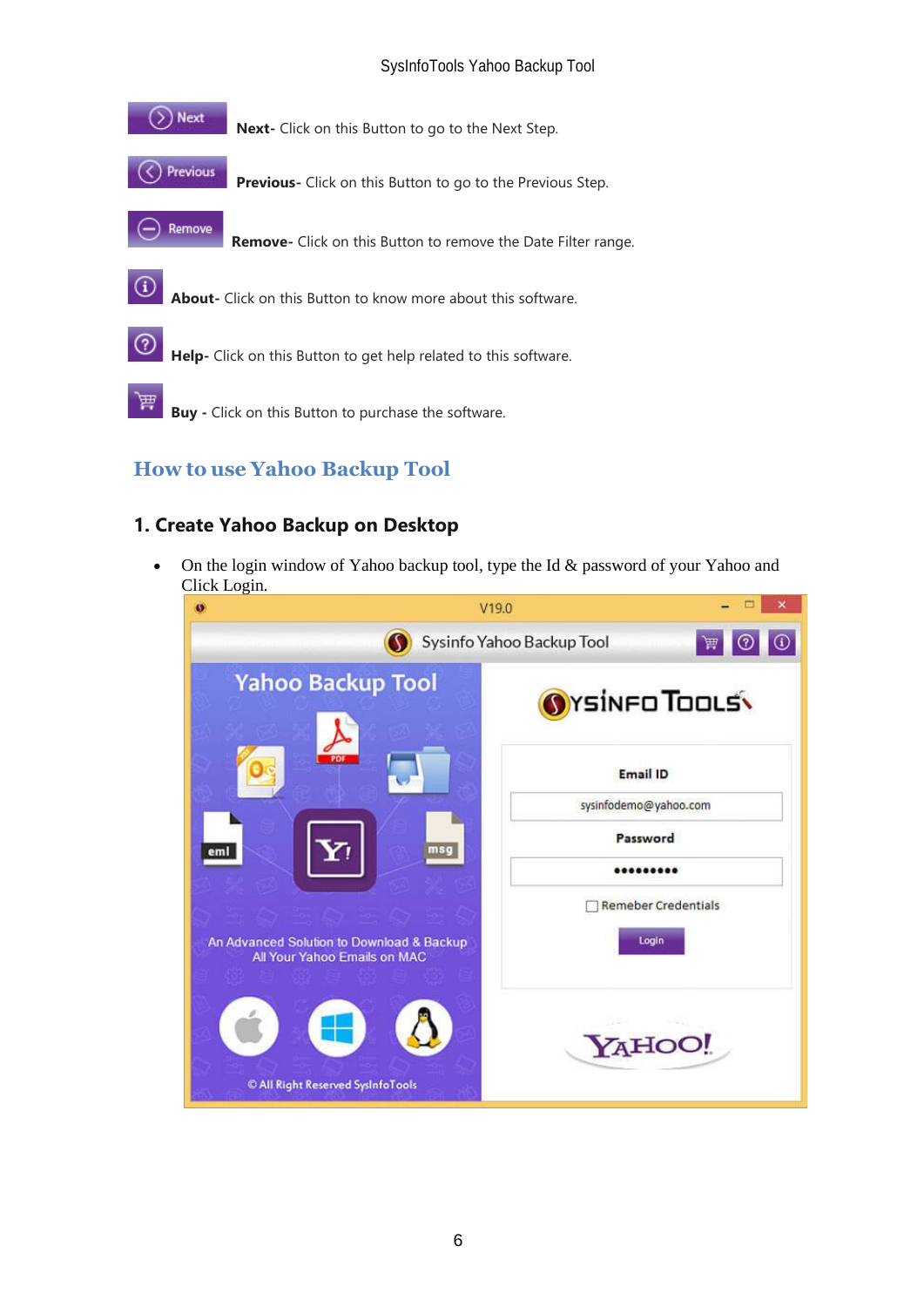• Choose the file format from; like EML, EMLX, MSG, MBOX, PST, HTML, PDF, MHT, and TXT in which you want to save the backup.

| sysinfodemo@yahoo.com<br><b>Select Email Format</b><br><b>EML</b><br>v<br><b>MHT</b><br>Txt<br>Gmail<br>Yahoo<br><b>Select Temporary Folder</b><br>Outlook<br><b>IMAP</b><br>C:\Users\user1\AppData\Loc<br><b>Thunderbird</b><br>Zimbra<br><b>Select Destination Folder</b><br>C:\Users\user1\Desktop<br>$^\circledR$<br>$\circledcirc$<br>博<br>Choose the destination path to save the backed up file.<br>Select the yahoo folder or folders to create a backup of.<br>$\bullet$<br>Sysinfo Yahoo Backup Tool<br>sysinfodemo@yahoo.com<br><b>Select Folder</b><br>□ V sysinfodemo@yahoo.com<br>14-03-19 14:37:36<br>$\blacksquare$<br>Archive<br>✔<br><b>Bulk Mail</b><br>$\blacktriangledown$<br>Draft<br>V<br><b>Inbox</b><br>⊽<br>Sent<br>⊽<br>Trash<br>✓<br>sysdemo12@botmail.com<br>$\overline{\mathbf{v}}$ | G Logout<br>Browse<br>Browse<br>◯ Next |
|-------------------------------------------------------------------------------------------------------------------------------------------------------------------------------------------------------------------------------------------------------------------------------------------------------------------------------------------------------------------------------------------------------------------------------------------------------------------------------------------------------------------------------------------------------------------------------------------------------------------------------------------------------------------------------------------------------------------------------------------------------------------------------------------------------------------|----------------------------------------|
|                                                                                                                                                                                                                                                                                                                                                                                                                                                                                                                                                                                                                                                                                                                                                                                                                   |                                        |
|                                                                                                                                                                                                                                                                                                                                                                                                                                                                                                                                                                                                                                                                                                                                                                                                                   |                                        |
|                                                                                                                                                                                                                                                                                                                                                                                                                                                                                                                                                                                                                                                                                                                                                                                                                   |                                        |
|                                                                                                                                                                                                                                                                                                                                                                                                                                                                                                                                                                                                                                                                                                                                                                                                                   |                                        |
|                                                                                                                                                                                                                                                                                                                                                                                                                                                                                                                                                                                                                                                                                                                                                                                                                   |                                        |
|                                                                                                                                                                                                                                                                                                                                                                                                                                                                                                                                                                                                                                                                                                                                                                                                                   |                                        |
|                                                                                                                                                                                                                                                                                                                                                                                                                                                                                                                                                                                                                                                                                                                                                                                                                   |                                        |
|                                                                                                                                                                                                                                                                                                                                                                                                                                                                                                                                                                                                                                                                                                                                                                                                                   |                                        |
|                                                                                                                                                                                                                                                                                                                                                                                                                                                                                                                                                                                                                                                                                                                                                                                                                   |                                        |
|                                                                                                                                                                                                                                                                                                                                                                                                                                                                                                                                                                                                                                                                                                                                                                                                                   |                                        |
|                                                                                                                                                                                                                                                                                                                                                                                                                                                                                                                                                                                                                                                                                                                                                                                                                   |                                        |
|                                                                                                                                                                                                                                                                                                                                                                                                                                                                                                                                                                                                                                                                                                                                                                                                                   |                                        |
|                                                                                                                                                                                                                                                                                                                                                                                                                                                                                                                                                                                                                                                                                                                                                                                                                   |                                        |
|                                                                                                                                                                                                                                                                                                                                                                                                                                                                                                                                                                                                                                                                                                                                                                                                                   |                                        |
|                                                                                                                                                                                                                                                                                                                                                                                                                                                                                                                                                                                                                                                                                                                                                                                                                   |                                        |
|                                                                                                                                                                                                                                                                                                                                                                                                                                                                                                                                                                                                                                                                                                                                                                                                                   |                                        |
|                                                                                                                                                                                                                                                                                                                                                                                                                                                                                                                                                                                                                                                                                                                                                                                                                   |                                        |
|                                                                                                                                                                                                                                                                                                                                                                                                                                                                                                                                                                                                                                                                                                                                                                                                                   |                                        |
|                                                                                                                                                                                                                                                                                                                                                                                                                                                                                                                                                                                                                                                                                                                                                                                                                   |                                        |
|                                                                                                                                                                                                                                                                                                                                                                                                                                                                                                                                                                                                                                                                                                                                                                                                                   | G Logout                               |
|                                                                                                                                                                                                                                                                                                                                                                                                                                                                                                                                                                                                                                                                                                                                                                                                                   |                                        |
|                                                                                                                                                                                                                                                                                                                                                                                                                                                                                                                                                                                                                                                                                                                                                                                                                   |                                        |
|                                                                                                                                                                                                                                                                                                                                                                                                                                                                                                                                                                                                                                                                                                                                                                                                                   |                                        |
|                                                                                                                                                                                                                                                                                                                                                                                                                                                                                                                                                                                                                                                                                                                                                                                                                   |                                        |
|                                                                                                                                                                                                                                                                                                                                                                                                                                                                                                                                                                                                                                                                                                                                                                                                                   |                                        |
|                                                                                                                                                                                                                                                                                                                                                                                                                                                                                                                                                                                                                                                                                                                                                                                                                   |                                        |
|                                                                                                                                                                                                                                                                                                                                                                                                                                                                                                                                                                                                                                                                                                                                                                                                                   |                                        |
| <b>Date Filter</b>                                                                                                                                                                                                                                                                                                                                                                                                                                                                                                                                                                                                                                                                                                                                                                                                |                                        |
| From:<br>To:                                                                                                                                                                                                                                                                                                                                                                                                                                                                                                                                                                                                                                                                                                                                                                                                      |                                        |
| <b>Start Date</b><br><b>End Date</b>                                                                                                                                                                                                                                                                                                                                                                                                                                                                                                                                                                                                                                                                                                                                                                              | (0) VASS                               |
|                                                                                                                                                                                                                                                                                                                                                                                                                                                                                                                                                                                                                                                                                                                                                                                                                   |                                        |
|                                                                                                                                                                                                                                                                                                                                                                                                                                                                                                                                                                                                                                                                                                                                                                                                                   | C Penul                                |
| Naming Convention<br>Subject<br>v                                                                                                                                                                                                                                                                                                                                                                                                                                                                                                                                                                                                                                                                                                                                                                                 |                                        |
|                                                                                                                                                                                                                                                                                                                                                                                                                                                                                                                                                                                                                                                                                                                                                                                                                   |                                        |
| Delete after Download                                                                                                                                                                                                                                                                                                                                                                                                                                                                                                                                                                                                                                                                                                                                                                                             |                                        |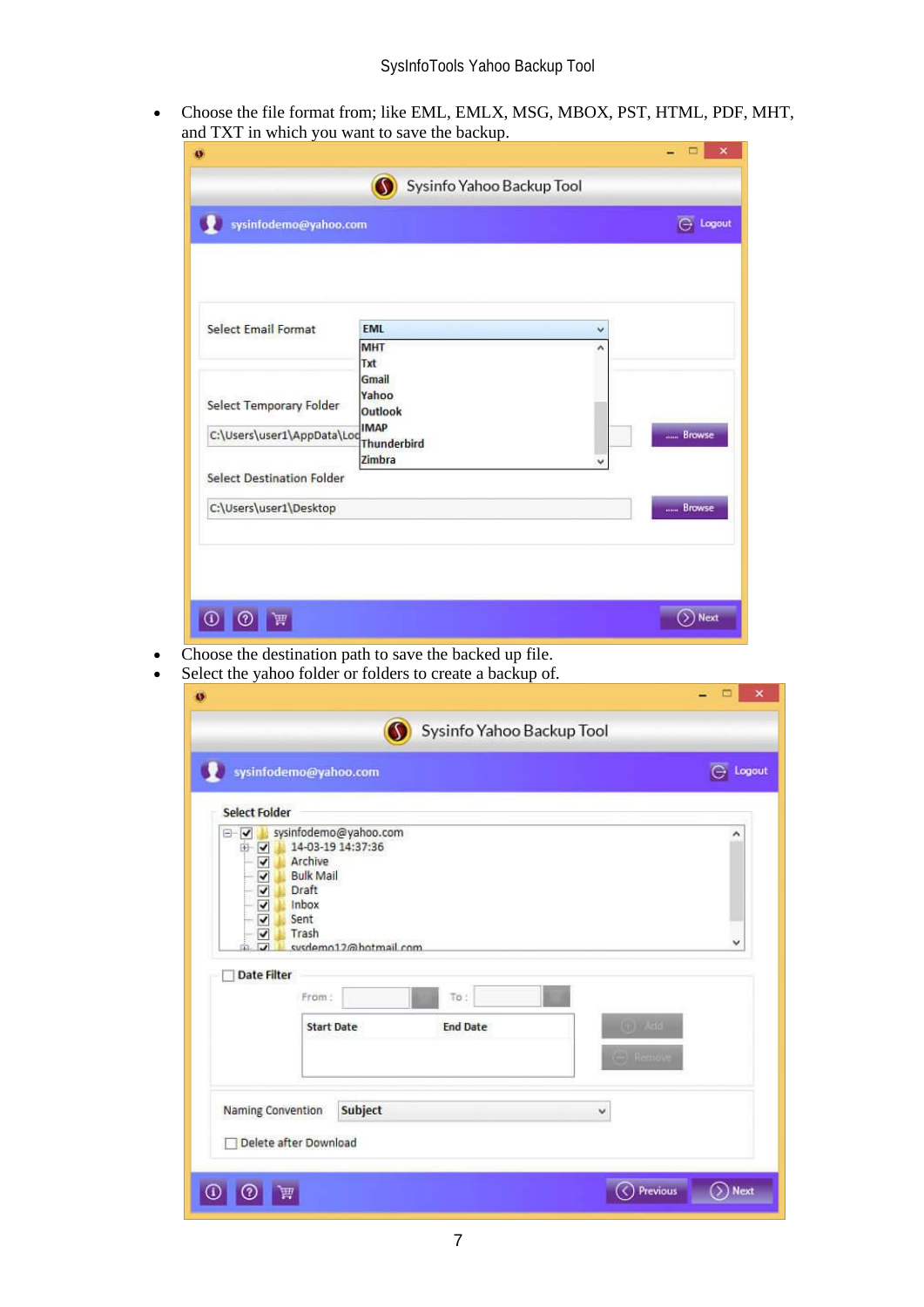• Select the Date filter option in order to filter emails(If wants to)

|                           |                                          |                             | sysinfodemo@yahoo.com                      |          |              |                                                                  |                  | G Logout      |
|---------------------------|------------------------------------------|-----------------------------|--------------------------------------------|----------|--------------|------------------------------------------------------------------|------------------|---------------|
| <b>Select Folder</b>      |                                          |                             |                                            |          |              |                                                                  |                  |               |
| <b>B-V</b><br>田川          |                                          |                             | sysinfodemo@yahoo.com<br>14-03-19 14:37:36 |          |              |                                                                  |                  | ^             |
| V                         |                                          | Archive                     |                                            |          |              |                                                                  |                  |               |
| $\checkmark$<br>✔         |                                          | <b>Bulk Mail</b><br>Draft   |                                            |          |              |                                                                  |                  |               |
| ⊽<br>✔                    | <b>Inbox</b>                             | Sent                        |                                            |          |              |                                                                  |                  |               |
|                           |                                          | Trash                       |                                            |          |              |                                                                  |                  | v             |
|                           |                                          |                             | sysdemo12@hotmail.com                      |          |              |                                                                  |                  |               |
| √ Date Filter             |                                          | From:                       |                                            |          |              | To:                                                              |                  |               |
|                           | June                                     | v÷                          |                                            |          | $2019 -$     |                                                                  |                  |               |
|                           |                                          |                             | Sun Mon Tue Wed Thu Fri Sat                |          |              | <b>End Date</b>                                                  | ⊕ Add            |               |
|                           | 22                                       |                             |                                            |          | $\mathbf{1}$ |                                                                  | $\ominus$ Remove |               |
|                           | 23<br>$\overline{\mathbf{2}}$<br>24<br>9 | 3<br>4<br>10                | 5<br>6<br>13                               | 7        | 8<br>15      |                                                                  |                  |               |
| Namin                     | 25<br>16                                 | 11<br>18<br>17              | 12<br>19<br>20                             | 14<br>21 | 22           |                                                                  | v                |               |
|                           | 26<br>23                                 | 25<br>24                    | 26<br>27                                   | 28       | 29           |                                                                  |                  |               |
|                           | Del 27 30                                |                             |                                            |          |              |                                                                  |                  |               |
|                           |                                          |                             |                                            |          |              | Use the Name Convention option to Rename the File. (If wants to) |                  |               |
|                           |                                          |                             |                                            |          |              |                                                                  |                  |               |
|                           |                                          |                             |                                            | 0        |              | Sysinfo Yahoo Backup Tool                                        |                  |               |
|                           |                                          |                             | sysinfodemo@yahoo.com                      |          |              |                                                                  |                  |               |
|                           |                                          |                             |                                            |          |              |                                                                  |                  |               |
| <b>Select Folder</b>      |                                          |                             |                                            |          |              |                                                                  |                  |               |
| $\blacksquare$<br>田       |                                          |                             | sysinfodemo@yahoo.com<br>14-03-19 14:37:36 |          |              |                                                                  |                  |               |
| ⊽<br>$\blacktriangledown$ |                                          | Archive<br><b>Bulk Mail</b> |                                            |          |              |                                                                  |                  |               |
|                           | ✓                                        | Draft                       |                                            |          |              |                                                                  |                  |               |
| ✔                         | <b>Inbox</b><br>▿                        | Sent                        |                                            |          |              |                                                                  |                  |               |
|                           |                                          | Trash                       |                                            |          |              |                                                                  |                  |               |
|                           |                                          |                             | sysdemo12@hotmail.com.                     |          |              |                                                                  |                  |               |
|                           | <b>Date Filter</b>                       |                             |                                            |          |              |                                                                  |                  |               |
|                           |                                          | From:                       | Jun 6, 2019                                |          |              | To:                                                              |                  |               |
|                           |                                          | <b>Start Date</b>           |                                            |          |              | <b>End Date</b>                                                  | (0) VX44         |               |
|                           |                                          |                             |                                            |          |              |                                                                  | <b>C</b> Renul   |               |
|                           |                                          |                             |                                            |          |              |                                                                  |                  |               |
|                           |                                          |                             |                                            |          |              |                                                                  |                  | □<br>G Logout |
| Naming Convention         |                                          |                             | Subject                                    |          |              |                                                                  | v                |               |
|                           |                                          |                             | <b>Subject</b>                             |          |              |                                                                  |                  |               |
|                           |                                          |                             | <b>From+Subject</b>                        |          |              | ] Delete after Down <mark>Date(dd-mm-yyyy)+Subject</mark>        |                  |               |
| $^{\circ}$<br>⊚           | 昷                                        |                             | <b>AutoIncrement</b>                       |          |              |                                                                  | (<) Previous     | $\odot$ Next  |

• Select "Delete After download"(if want to)

٠,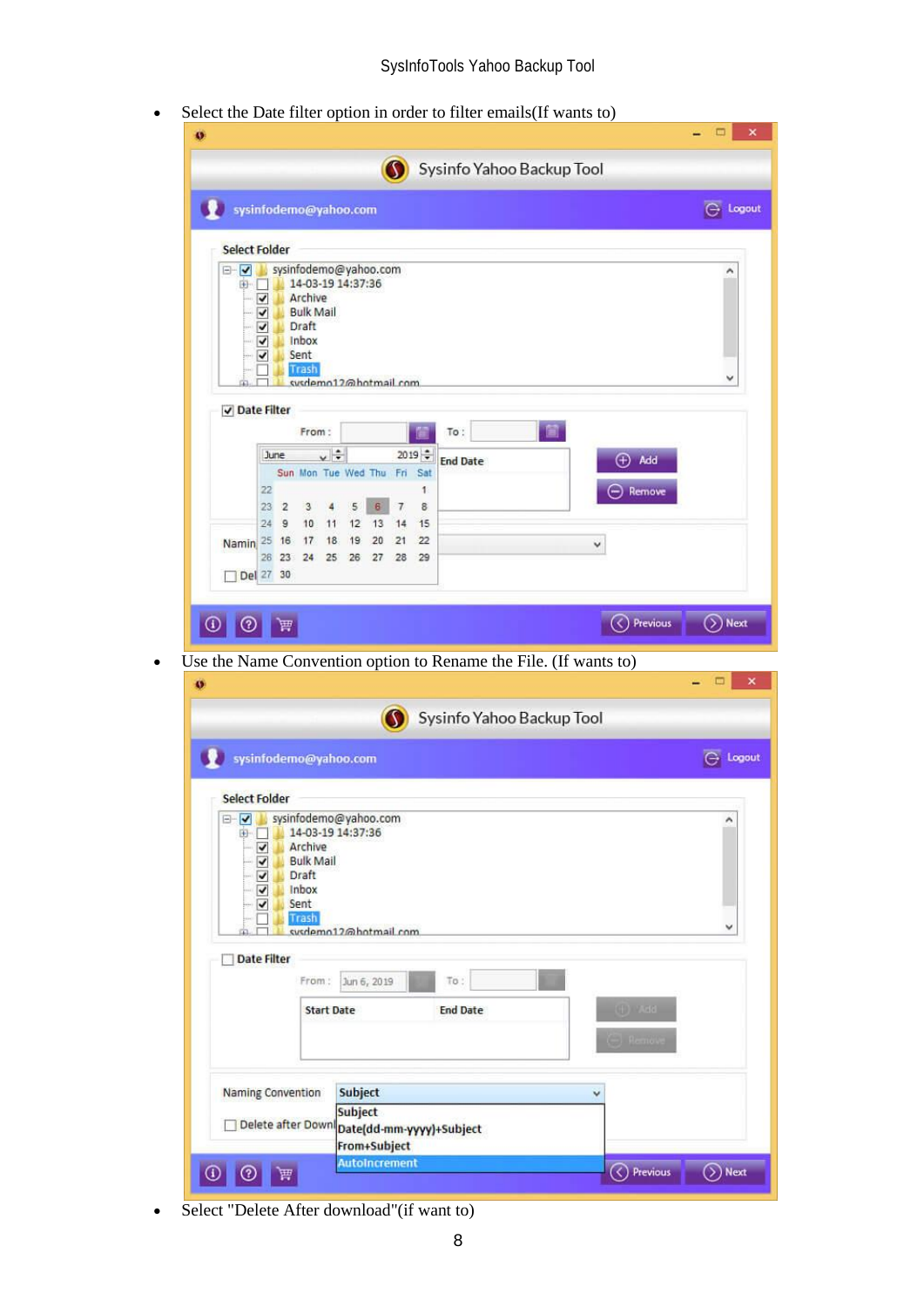- Once Complete, Click the Next Button.
- Downloading process will start, once the process gets completed, a Confirmation Message will appear to click ok.

|               | sysinfodemo@yahoo.com |                                         |                                             | Logout            |
|---------------|-----------------------|-----------------------------------------|---------------------------------------------|-------------------|
| <b>Status</b> |                       |                                         |                                             |                   |
|               | <b>Folder Name</b>    | <b>Folder Mails Count</b>               | <b>Total Mails Count</b>                    |                   |
|               | Inbox                 | $\epsilon$<br>SysInfo Yahoo Backup Tool | E <sub>n</sub><br>$\boldsymbol{\mathsf{x}}$ | ۸<br>$\checkmark$ |
| File:         |                       | ОК<br><b>Million Communication</b>      |                                             |                   |
| Rate:         | ***                   |                                         |                                             |                   |
|               |                       |                                         |                                             |                   |

#### **2. Import Yahoo mails to other clients**

- After you have a login to the yahoo account through the tool.
- Select any email client from; Gmail, Yahoo, Outlook, Thunderbird, IMAP, and Zimbra in which you want to transfer the Yahoo files.T

|                                  | Sysinfo Yahoo Backup Tool<br>0 |                 |
|----------------------------------|--------------------------------|-----------------|
| sysinfodemo@yahoo.com            |                                | <b>G</b> Logout |
|                                  |                                |                 |
| <b>Select Email Format</b>       | Gmail                          | v               |
|                                  | MHT                            | ۸               |
|                                  | Txt<br>Gmail                   |                 |
|                                  | Yahoo                          |                 |
| Select Temporary Folder          | Outlook                        |                 |
| C:\Users\user1\AppData\Loc       | <b>IMAP</b>                    | Browse          |
|                                  | <b>Thunderbird</b><br>Zimbra   |                 |
| <b>Select Destination Folder</b> |                                |                 |
| C:\Users\user1\Desktop           |                                | Browse          |
|                                  |                                |                 |
|                                  |                                |                 |
|                                  |                                |                 |
|                                  |                                | $\odot$ Next    |
| 田                                |                                |                 |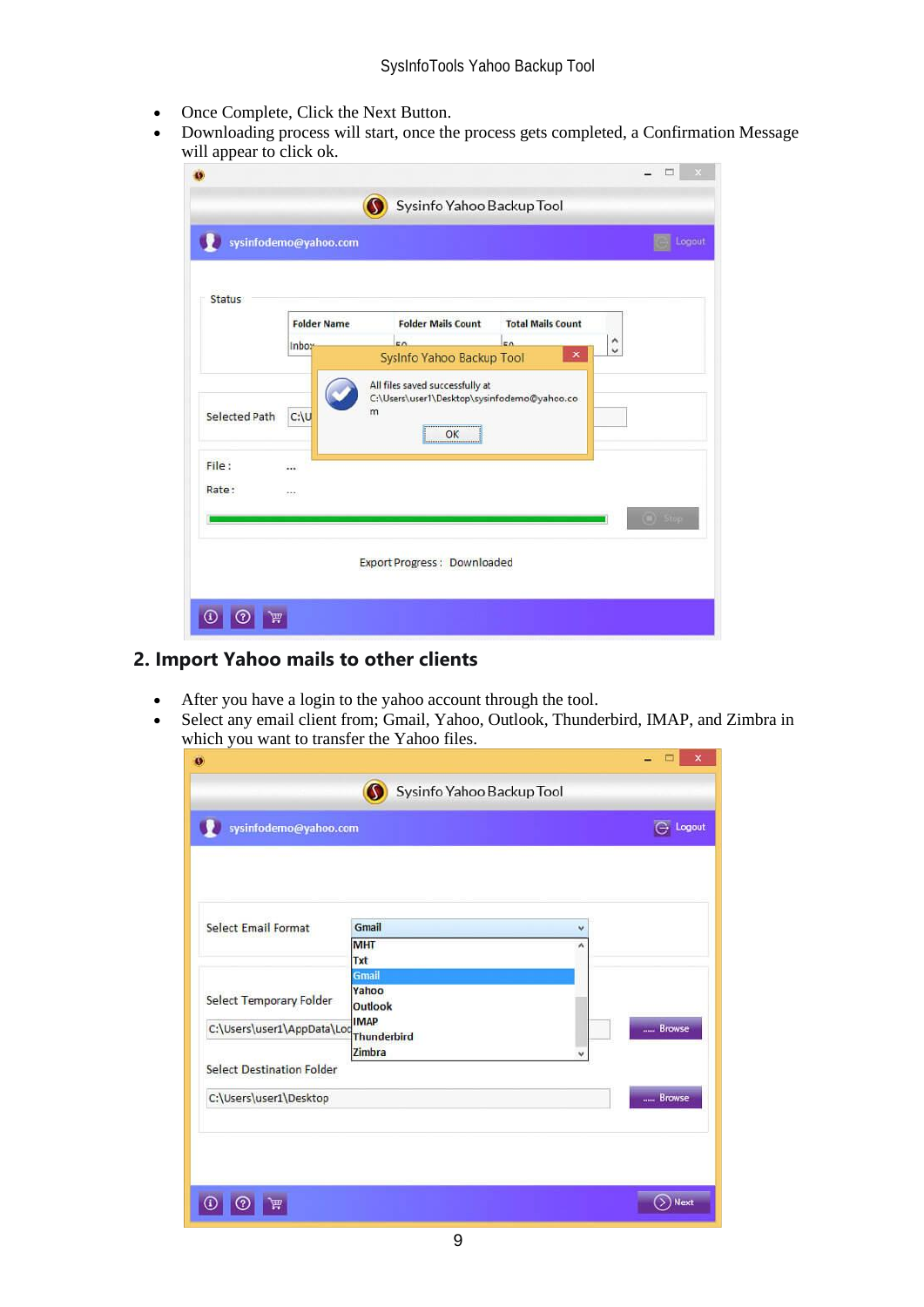- Select the yahoo folder or folders to create a backup of.
- Select the Date filter option. (If you want to)
- Select "Delete After download" (if you want to)
- Once Complete, Click the Next Button.
- Now enter credentials of the email account; say you have selected Gmail.

|                                            | ۰                                     | V <sub>19.0</sub>                                                                                                                  | ×                        |
|--------------------------------------------|---------------------------------------|------------------------------------------------------------------------------------------------------------------------------------|--------------------------|
| <b>Select Fold</b><br>E-<br>$\overline{+}$ | Sysinfo Yahoo Backup Tool<br>$\bf{O}$ |                                                                                                                                    |                          |
| √<br>Date Fi                               | Email ID<br>Password                  | sysinfodemo@gmail.com<br>$\rightarrow$ LOGIN                                                                                       | v                        |
|                                            | <b>NOTE</b>                           | In case you are having trouble . make sure you<br>1) Turn off 'Two Step Authentication'<br>2) Turn on acess to 'Less Secured Apps' |                          |
| Naming Co                                  | Delete after Download                 |                                                                                                                                    |                          |
| (i)<br>扁<br>(?)                            |                                       |                                                                                                                                    | (C) Previous<br>(b) Next |
|                                            |                                       | After the uploading process gets completed, click on from the confirmation message box.                                            |                          |
|                                            |                                       | Sysinfo Yahoo Backup Tool                                                                                                          |                          |
|                                            |                                       |                                                                                                                                    | Logout                   |

All files saved successfully.Please login to your account(sysinfodemo@gmail.com) and check for converted folder Selected Path sysin sysinfodemo@yahoo.com(5)  $\overline{OK}$ File: ... Rate: ... Export Progress: Uploaded **① ② 】第**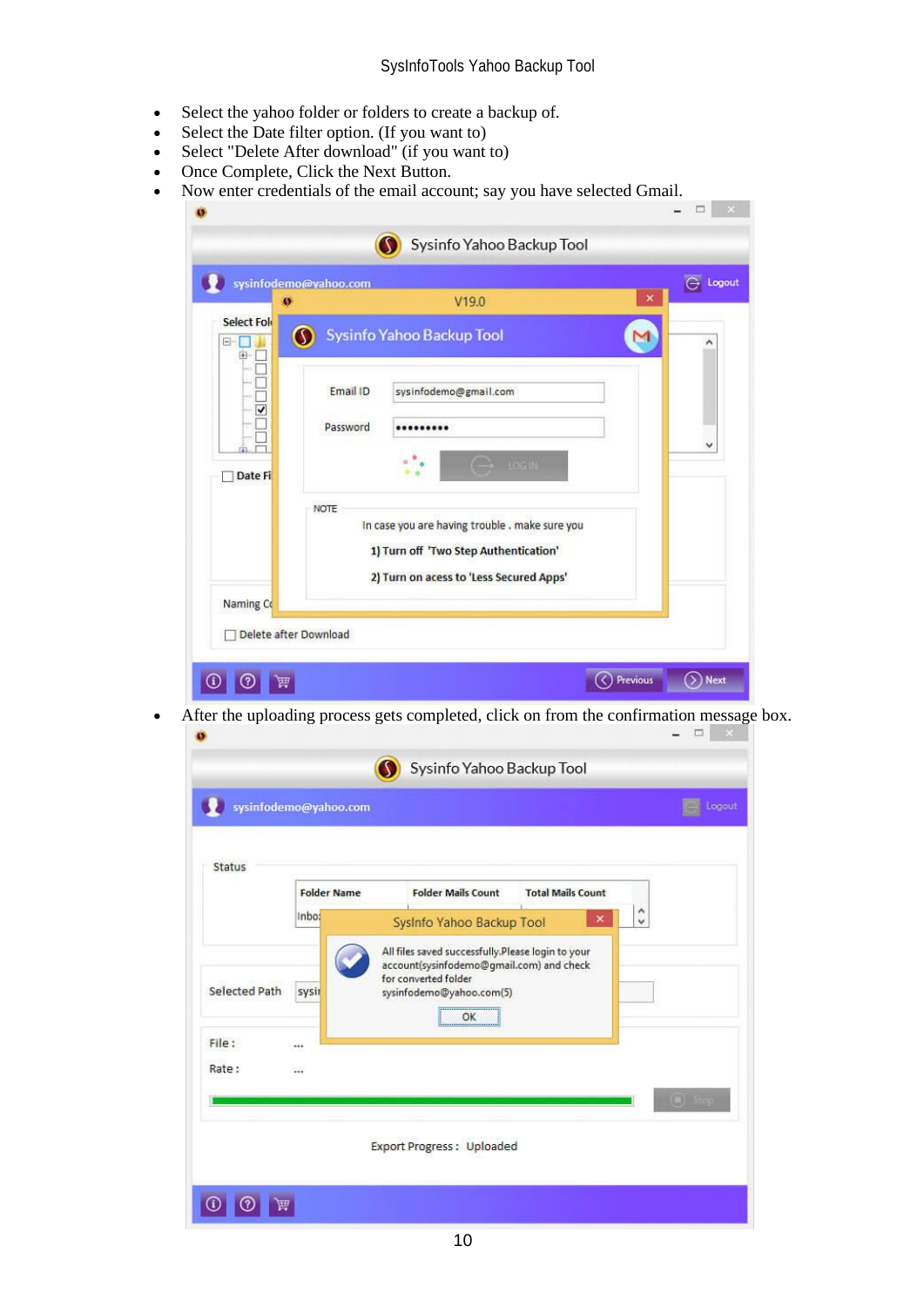## <span id="page-11-0"></span>**6. Uninstall theSoftware**

To uninstall the software from your system, you can use any of the two methods described below:

- **1.** Uninstall from **ControlPanel**
- **2.** Uninstall from **Windows Start menu**

#### **Uninstallfrom Control Panel:**

Touninstall**SysInfoToolsYahoo Backup Tool**fromControlPanel,followthesteps shown

below:

- Click the **Start Menu** > **Control Panel** and then double click the **Add or Remove Programs** icon.
- Select **SysInfoTools Yahoo Backup Tool** and click **Remove**.
- A warning message before un-installing the software will be displayed on the screen.

| SysInfoTools Yahoo Backup Tool x86(Full) v4.0 Uninstall                                                               |
|-----------------------------------------------------------------------------------------------------------------------|
| Are you sure you want to completely remove SysInfoTools<br>Yahoo Backup Toolx86(Full) v4.0 and all of its components? |
| No<br>l pa                                                                                                            |

• Click **'Yes'** to uninstall the software completely from your system.

#### **Uninstall from Windows Start menu:**

To uninstall **SysInfoTools Yahoo Backup Tool** file from Windows Start menu, follow the steps shown below:

- Click the **Start** button from the Windows menu.
- Click**AllPrograms**>**SysInfoToolsYahoo Backup Tool>Uninstall SysInfoToolsYahoo Backup Tool**.
- A warning message before un-installingwill be displayed on the screen.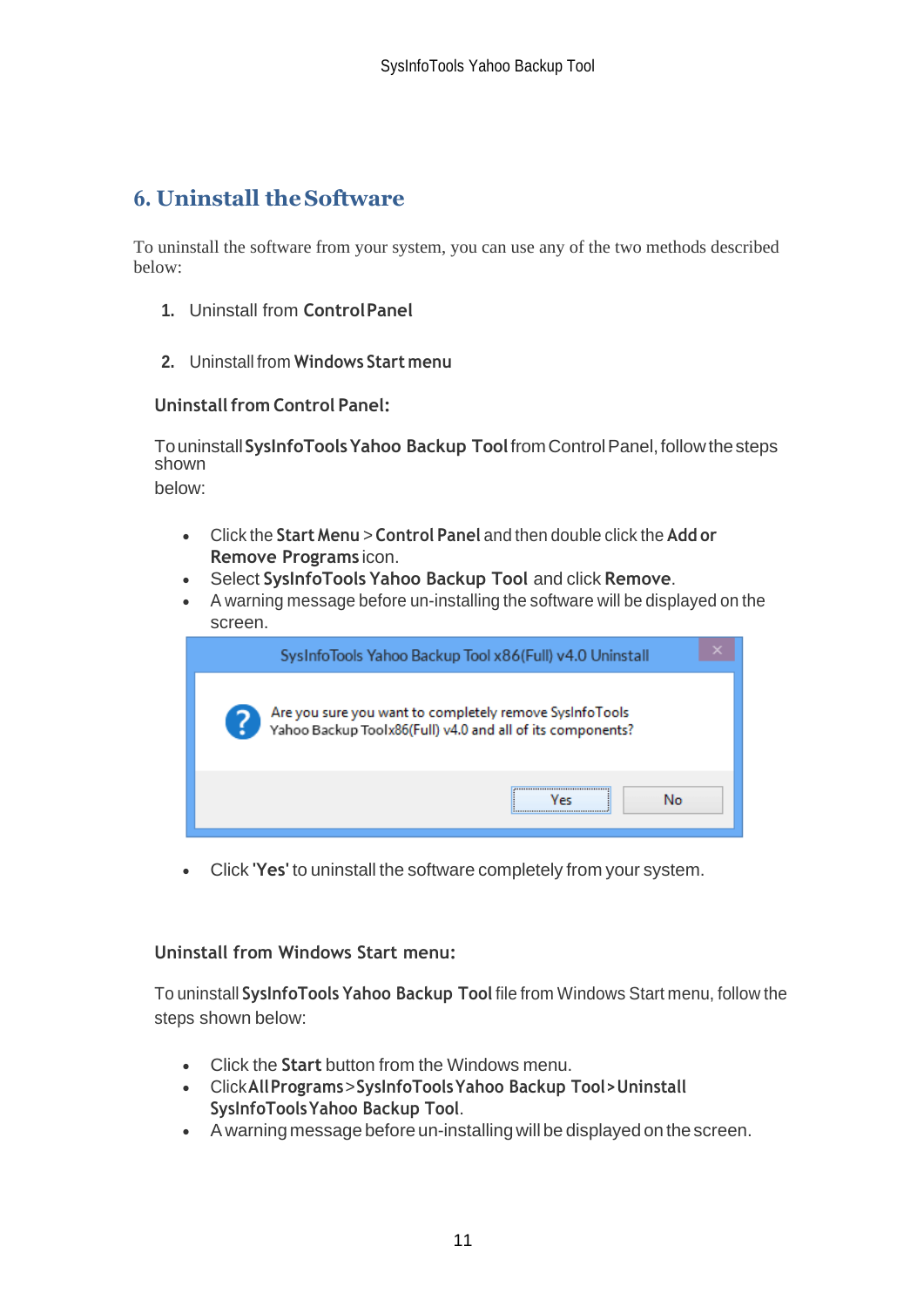| SysInfoTools Yahoo Backup Tool x86(Full) v4.0 Uninstall                                                               |
|-----------------------------------------------------------------------------------------------------------------------|
| Are you sure you want to completely remove SysInfoTools<br>Yahoo Backup Toolx86(Full) v4.0 and all of its components? |
| <br>Nο                                                                                                                |

• Click **'Yes'** to uninstall the software completely from your system.

## <span id="page-12-0"></span>**7. Legal Notice**

[Copyright\(](#page-12-1)See 7.1)

- [Disclaimer](#page-12-2)(See 7.2)
- [Trademarks](#page-13-0)(See 7.3)
- [License Agreement](#page-13-1)(See7.4)

## <span id="page-12-1"></span>**Copyright**

SysInfoTools Yahoo Backup Tool software, accompanied user manual and documentation are copyright of SysInfoTools Data Recovery, with all rights reserved. Under the copyright laws, this user manual cannot be reproduced in any form without the Prior written permission of SysInfoTools. No Patent Liability is assumed, however, with respect to the use of the Information contained herein.

## <span id="page-12-2"></span>**Disclaimer**

The Information contained in this manual, including but not limited to any product specifications, is subject to change without notice. SysInfoTools Data Recovery Provides no warranty with regard to this manual or any other information contained herein and here by expressly disclaims any implied warranties of merchantability or fitness for any particular purpose with regard to any of the foregoing SysInfoTools Data Recovery assumes no liability for any damages incurred directly or indirectly from any technical or typographical errors or omissions contained herein or for discrepancies between the product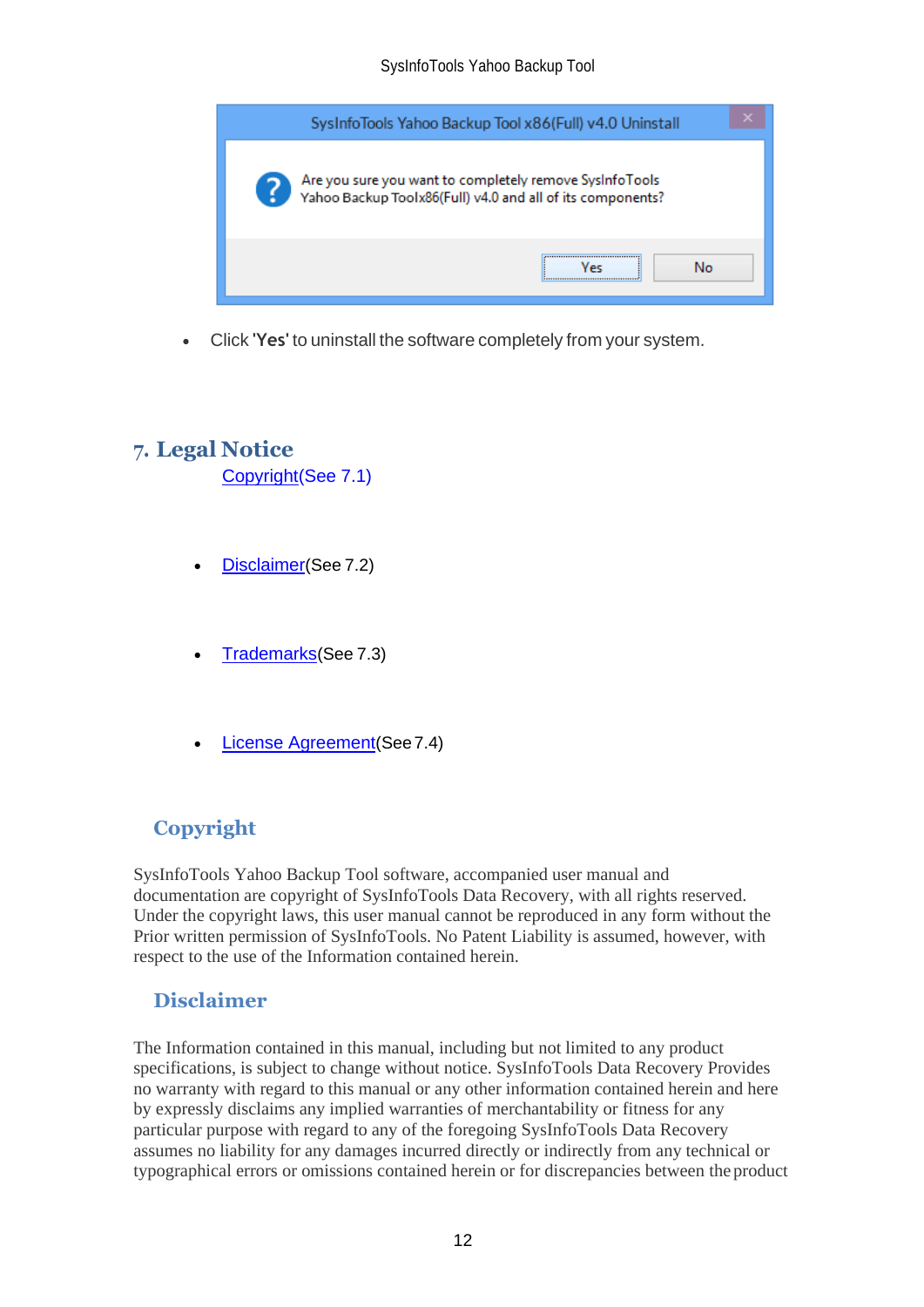and the manual. In no event shall SysInfoTools Data Recovery, be liable for any incidental, consequential special, or exemplary damages, whether based on tort, contract or otherwise, arising out of or in connection with this manual or any other information contained herein or the use there of.

## <span id="page-13-0"></span>**Trademarks**

SysInfoTools Yahoo Backup Tool is a registered trademark of SysInfoTools Data Recovery.

Windows 2000, 2003, XP and Windows Vista are registered trademarks of Microsoft Corporation.

All other brands and product names are trademarks or registered trademarks of their respective companies.

## <span id="page-13-1"></span>**License Agreement**

SysInfoTools Yahoo Backup Tool Copyright by SysInfoTools Data Recovery.

#### Your Agreement to this License

You should carefully read the following terms and conditions before using, installing or distributing this software, unless you have a different license agreement signed by SysInfoTools Data Recovery.

If you do not agree to all of the terms and conditions of this License, then: do not copy, install, distribute or use any copy of SysInfoTools Yahoo Backup Tool with which this License is included, you may return the complete package unused without requesting an activation key, within 30 days after purchase, for a full refund of your payment.

The terms and conditions of this License describe the permitted use and users of each Licensed Copy of SysInfoTools Yahoo Backup Tool. For purposes of this License, if you have a valid single-copy license, you have the right to use a single Licensed Copy of SysInfoTools Yahoo Backup Tool; if you or your organization has a valid multi-user license, then you or your organization have/has the right to use up to a number of Licensed Copies of

SysInfoTools Yahoo Backup Tool equal to the number of copies indicated in the documents issued by SysInfoTools when granting the license.

#### Scope of the License

Each Licensed Copy of SysInfoTools Yahoo Backup Tool may either be used by a single person or used non-simultaneously by multiple people who use the software personally installed on a single workstation. This is not a concurrent user license. All rights of any kind in SysInfoTools Yahoo Backup Tool, which are not expressly granted in this License, are entirely and exclusively reserved to and by SysInfoTools. You may not rent, lease, modify, translate, reverse engineer, decompile, disassemble, or create derivative works based on, SysInfoTools Yahoo Backup Tool, nor permit anyone else to do so. You may not make access to SysInfoTools Yahoo Backup Tool available to others in connection with a service bureau, application service provider, or similar business, nor permit anyone else to do so.

#### Warranty Disclaimers and Liability Limitations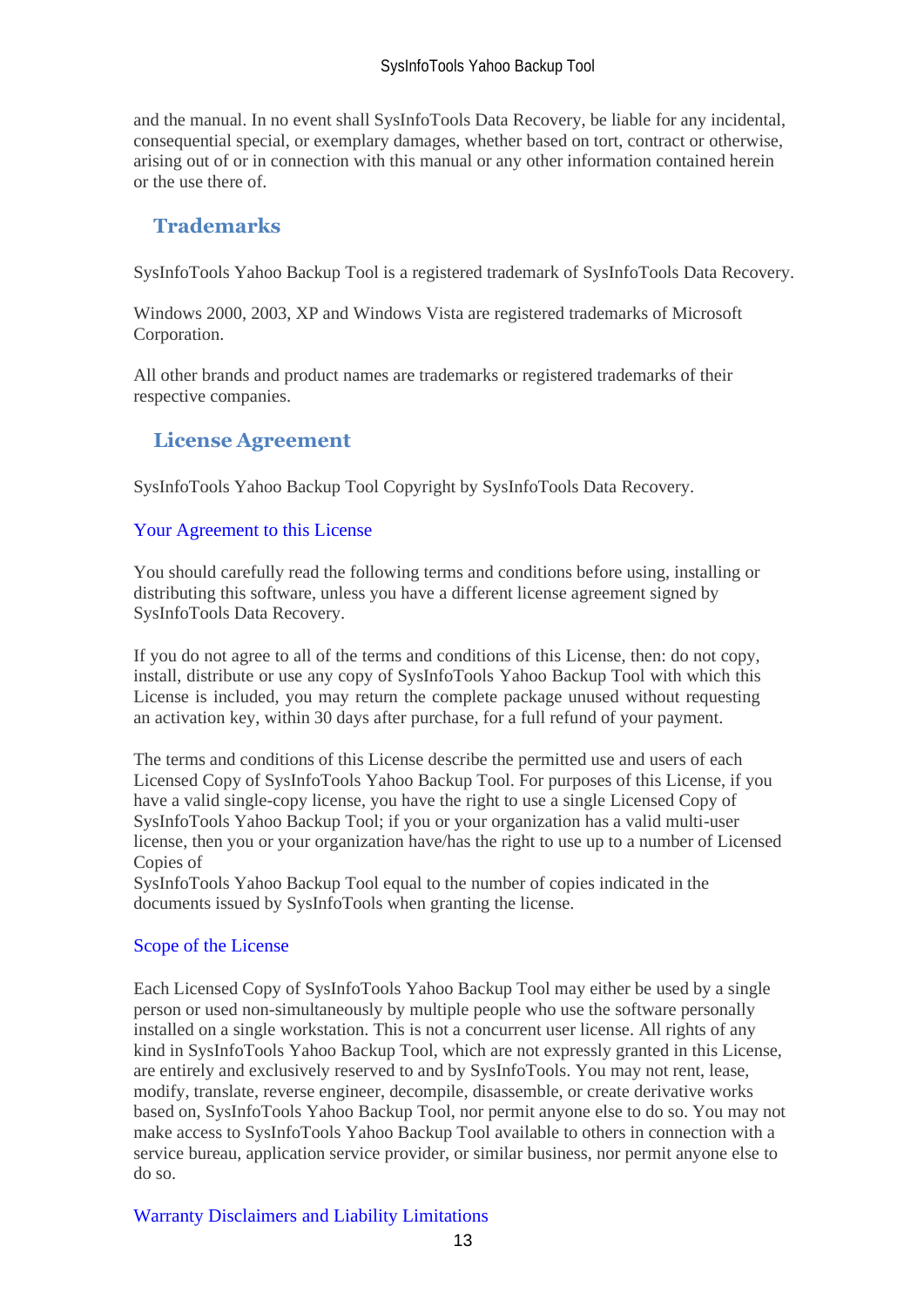SysInfoTools Yahoo Backup Tool, and any and all accompanying software, data and materials, are distributed and provided AS-IT-IS and with no warranties of any kind, whether expressed or implied. In particular, there is no warranty for the quality of data recovered. You acknowledge that good data processing procedure dictates that any program, including SysInfoTools Yahoo Backup Tool, must be thoroughly tested with non-critical data before there is any reliance on it, and you hereby assume the entire risk of all use of the copies of SysInfoTools Yahoo Backup Tool covered by this License. This disclaimer of warranty constitutes an essential part of this License.

In addition, in no event does SysInfoTools authorize you or anyone else to use SysInfoTools Yahoo Backup Tool in applications or systems where SysInfoTools Yahoo Backup Tool failure to perform can reasonably be expected to result in a significant physical injury, or in loss of life. Any such use is entirely at your own risk, and you agree to hold SysInfoTools harmless from all claims or losses relating to such unauthorized use. You agree to hold SysInfoTools Data Recovery harmless from any and all claims or losses relating to such unauthorized use.

# <span id="page-14-0"></span>**8. Technical Support**

We provide 24/7 online support to solve customer's queries. We have highly skilled and expert support team, who makes use of modernized communication devices, thereby achieving maximum efficiency and an exceptional response time.

# <span id="page-14-1"></span>**9. About SysInfoTools**

Since several years, SysInfoTools has evolved as one of the trusted names in the field of Data Recovery of the different types of files. The main aim of our organization is to provide the best possible solution to our customers so that our customers can recover their data and relief them from the frustration of data loss. We aim at providing values to our customers and try to satisfy them in every possible way. Customer satisfaction is prime reward for our organization.

SysInfoTools provides a wide range of software for different types of corrupt files recovery and repair for corrupt zip files, MS BKF files, Open Office files (Base files, Impress files, Draw files, Calc files, Math files and Writer files), MS Office 2007 files (MS Word files, MS PowerPoint files and MS Excel files). SysInfoTools also provides software for corrupt PST files of MS Outlook and DBX files of Outlook Express. In addition, we have more recovery software which are available for crashed hard disk recovery and repair like software for FAT recovery and NTFS recovery. In future, we are going to expand our operations to offer more software for different types of corrupt files, Database, Email migration, Desktop utilities, Network management and many more which will help our customers to recover their valuable data.

The hard drives data recovery software provided by our organization ensures safe and accurate data recovery from the hard drive. It does not modify the existing content of the hard drive and make the fresh copy of the recovered data. Hard drives data recovery software are useful in situation when there is an accidental deletion of files, which are deleted due to virus attacks, disk formatting and software malfunctioning.